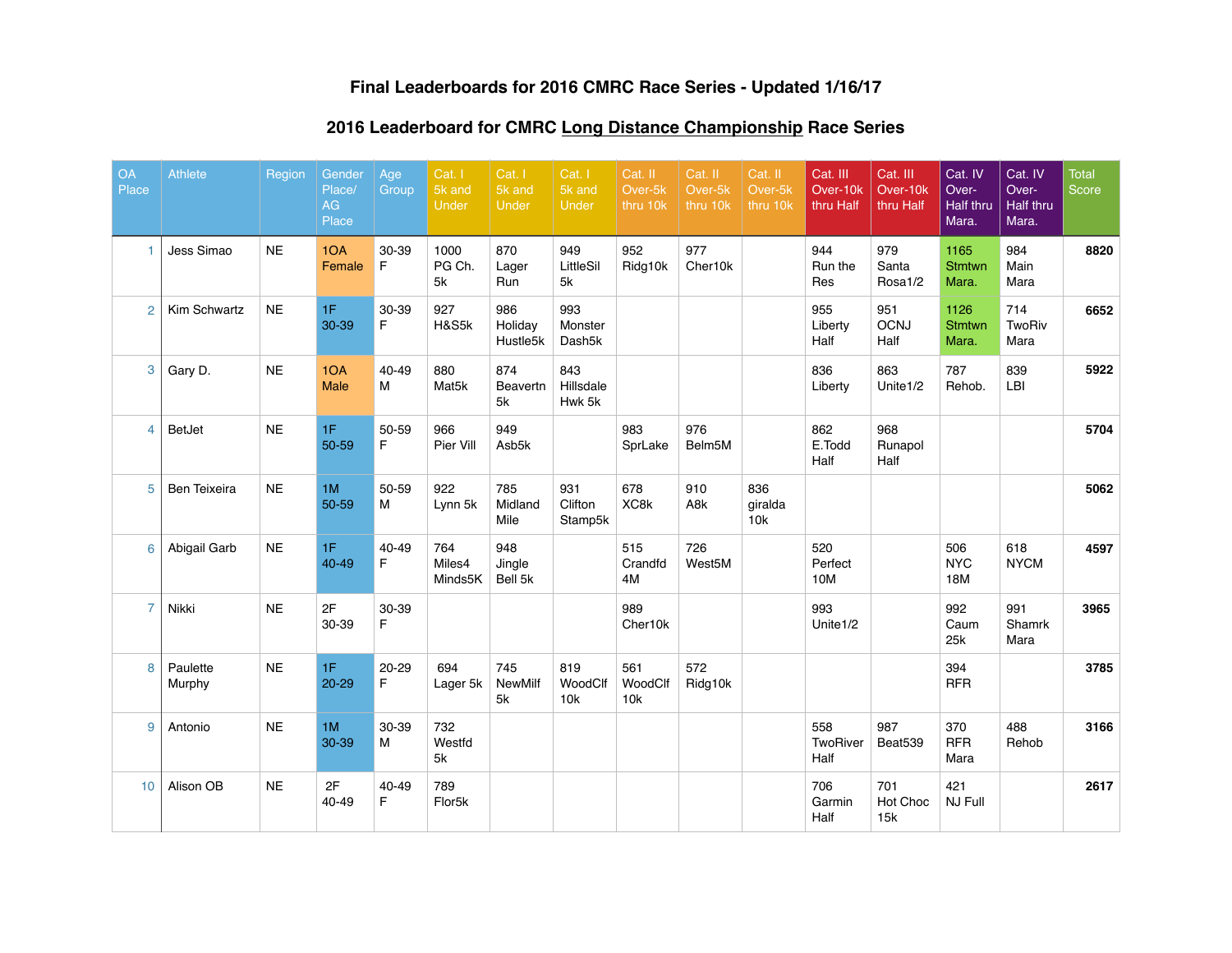| <b>OA</b><br><b>Place</b> | Athlete              | Region    | Gender<br>Place/<br>AG<br>Place | Age<br>Group | Cat. I<br>5k and<br>Under   | Cat. I<br>5k and<br><b>Under</b> | Cat. I<br>5k and<br><b>Under</b> | Cat. II<br>Over-5k<br>thru 10k | Cat. II<br>Over-5k<br>thru 10k | Cat. II<br>Over-5k<br>thru 10k | Cat. III<br>Over-10 <sub>k</sub><br>thru Half | Cat. III<br>Over-10k<br>thru Half | Cat. IV<br>Over-<br><b>Half thru</b><br>Mara. | Cat. IV<br>Over-<br>Half thru<br>Mara. | <b>Total</b><br>Score |
|---------------------------|----------------------|-----------|---------------------------------|--------------|-----------------------------|----------------------------------|----------------------------------|--------------------------------|--------------------------------|--------------------------------|-----------------------------------------------|-----------------------------------|-----------------------------------------------|----------------------------------------|-----------------------|
|                           | Stephen<br>Bandfield | <b>NE</b> | 2M<br>50-59                     | 50-59<br>М   | 1052<br><b>StPats</b><br>5k |                                  |                                  |                                |                                |                                | 823<br>Celebr<br>Life                         | 645<br>M4M20k                     |                                               |                                        | 2520                  |
| 12                        | Dean Gearing         | <b>NE</b> | 3M<br>50-59                     | 50-59<br>м   | 843<br>Oscar <sub>5</sub> k |                                  |                                  |                                |                                |                                | 860<br>Celebr<br>Life                         | 759<br>Unite 1/2                  |                                               |                                        | 2462                  |
| 13                        | Enrique              | <b>NE</b> | 4M<br>50-59                     | 50-59<br>м   |                             |                                  |                                  |                                |                                |                                | 624<br>Super1/2                               | 525<br>Clint <sub>15k</sub>       | 569<br>PubGA<br>Mara                          | 521<br>London                          | 2239                  |

#### A.The **CMRC Long Distance Championship Race Series** will score 10 total races:

- 1. Three (3) x 5km and under (shortest race distance that can score is the 1 Mile event)
- 2. Three (3) x over-5km through 10km, (e.g. 8km, 5M)
- 3. Two (2) x over-10km race through Half Marathon (e.g. 15km, 20km)
- 4. Two (2) x over-Half Marathon through Marathon (e.g. 18M, 20M)
- 5. Age Divisions will be designated as follows: 0-29, 30-39, 40-49, 50-59, 60-69, and 70+
- 6. **At least three (3) races MUST be scored to be eligible for awards.**

#### **B**. **2016 Prizes**:

1. Overall Male and Female Winners from each series will be awarded

**(a)** a Custom "Creating Momentum" Allied Medal Hanger **AND (b)** Free Registration for the 2017 CMRC. In the event that the same person wins both race series, only one (1) Free CMRC Registration will be awarded to Overall Winners.

- 2. Male and Female **Age Group Winners** (1st place only) will be awarded **\$20 gift certificates** to **Running Warehouse**.
- 3. OA winners **not** eligible for AG awards.
	- 1. OAF (Overall Female) and OAM (Overall Male) Winner are highlighted in Orange
	- 2. AG Winners highlighted in Blue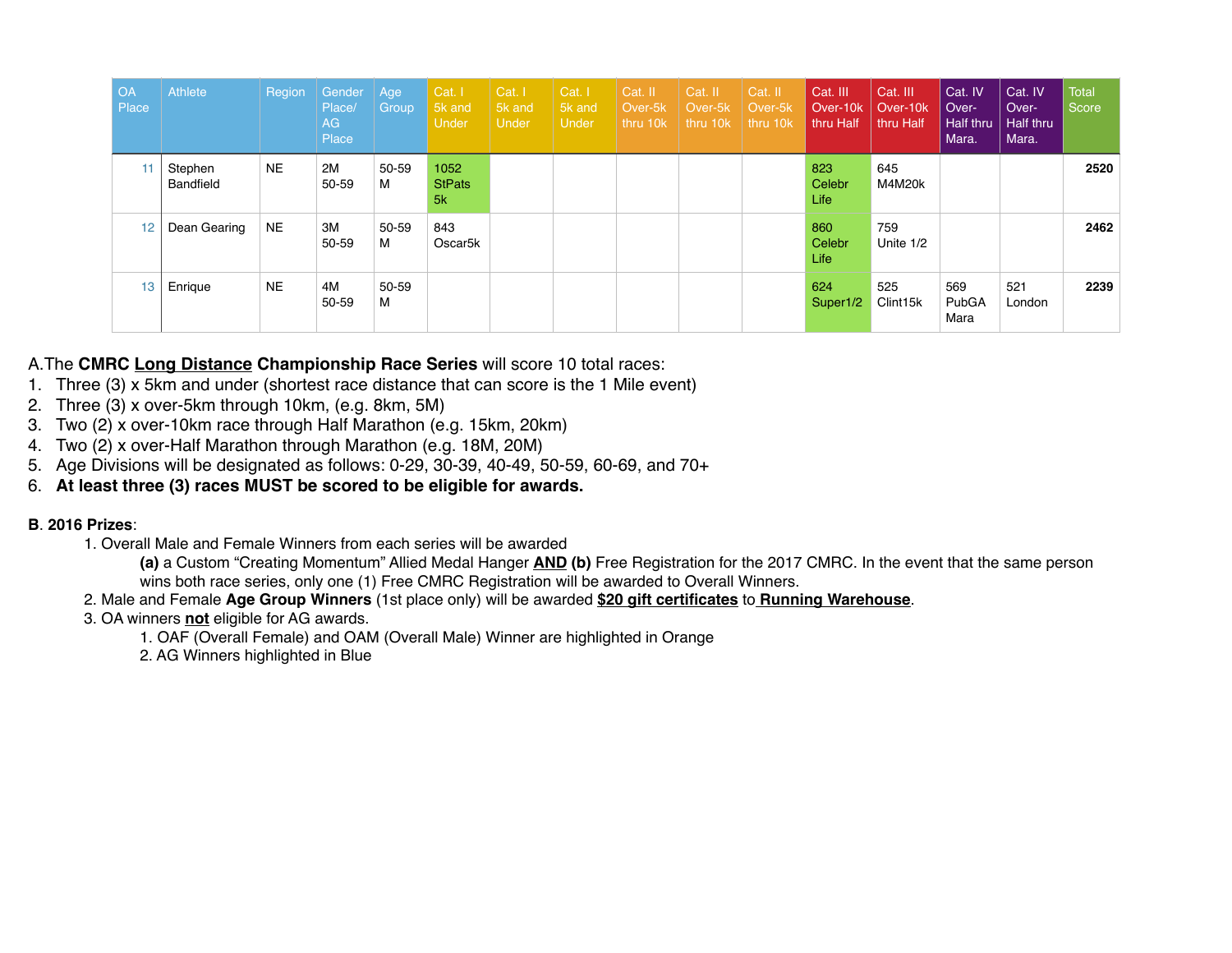## **Final Leaderboards for 2016 CMRC Race Series - Updated 1/16/17**

### **2016 Leaderboard for CMRC Ultra Championship Race Series**

| <b>OA</b><br>Place | Athlete           | Region    | Gender<br>Place /<br><b>AG Place</b> | Age Group   | Cat. I<br>50k thru<br>Sub-40M      | Cat. II<br>40M thru<br>Sub-50M    | Cat. III<br>6 Hour<br>$-12$ Hour | Cat. IV<br>50M thru<br><b>Sub-100k</b> | Cat. V<br>100k thru<br><b>Sub-100M</b> | Cat. VI<br>100M | Cat. VII<br>24 Hour       | Cat. VIII<br>Over 24Hr/<br>Over 100M | Total Score |
|--------------------|-------------------|-----------|--------------------------------------|-------------|------------------------------------|-----------------------------------|----------------------------------|----------------------------------------|----------------------------------------|-----------------|---------------------------|--------------------------------------|-------------|
|                    | Alanna            | <b>NE</b> | 1OA<br>Female                        | 30-39<br>F. |                                    |                                   | 650<br>1D-6Hr                    | 458<br>Oil Creek<br>100k               | 794<br>Umstead<br>50M                  |                 | 825<br>Virginia<br>24Hour | 382<br>3D@F                          | 3109        |
| $\overline{2}$     | Stephen Bandfield | <b>NE</b> | 1OA<br><b>Male</b>                   | 50-59<br>E  | 724<br>FebApple                    | 686<br><b>Blues</b><br>Cruise 50k | 825<br>RwtD 12hr                 |                                        |                                        |                 | 896<br>3D - 72 hr         | 457<br>Umstead<br>100M               | 2763        |
| 3                  | Kim Schwartz      | <b>NE</b> | Not<br>enough<br>races               | 30-39<br>F. | 650<br>Caumsett<br>50k             |                                   |                                  |                                        |                                        |                 | 942<br>Virginia<br>24Hour |                                      | 1592        |
| 4                  | Jess Simao        | <b>NE</b> | Not<br>enough<br>races               | 30-39<br>F. | 755<br>Caumsett<br>50 <sub>k</sub> |                                   |                                  |                                        |                                        |                 |                           |                                      | 755         |

#### B. The CMRC **Ultra Championship** Race Series will score 8 total races:

- 1. One (1) 50km through sub-40M (e.g. NYC 60km, shortest eligible race distance is 50km)
- 2. One (1) 40M through sub-50M (e.g. Naked Bavarian, Strolling Jim)
- 3. One (1) 6 hour-12 hour (Races must be billed a 6-hour or 12 hour event, **must run over 26.2 Miles to score**)
- 4. One (1) 50M through sub-100km (e.g. Comrades)
- 5. One (1) 100km through sub-100M (e.g. Laurel Highland 70.5 Mile)
- 6. One (1) 100M (any race billed as 100M , e.g Javelina 100.9M)
- 7. One (1) 24 Hour (any race billed as a 24 hour event, regardless of how many miles run)
- 8. One (1) "Over 24 Hour/Over 100M" (any event that is billed as being over 24 hours in duration and/or over 100 miles in length, i.e. 48 hours, 6 days, Brazil 135M, Vol State, etc.)
- 9. Age Divisions will be designated as follows: 0-29, 30-39, 40-49, 50-59, 60-69, and 70+.
- 10. **At least three (3) races must be scored to be eligible for awards.**

#### **C**. **2016 Prizes**:

1. Overall Male and Female Winners from each series will be awarded

**(a)** a Custom "Creating Momentum" Allied Medal Hanger **AND (b)** Free Registration for the 2017 CMRC. In the event that the same person wins both race series, only one (1) Free CMRC Registration will be awarded to Overall Winners.

- 2. Male and Female **Age Group Winners** (1st place only) will be awarded **\$20 gift certificates** to **Running Warehouse**.
- 3. OA winners **not** eligible for AG awards.